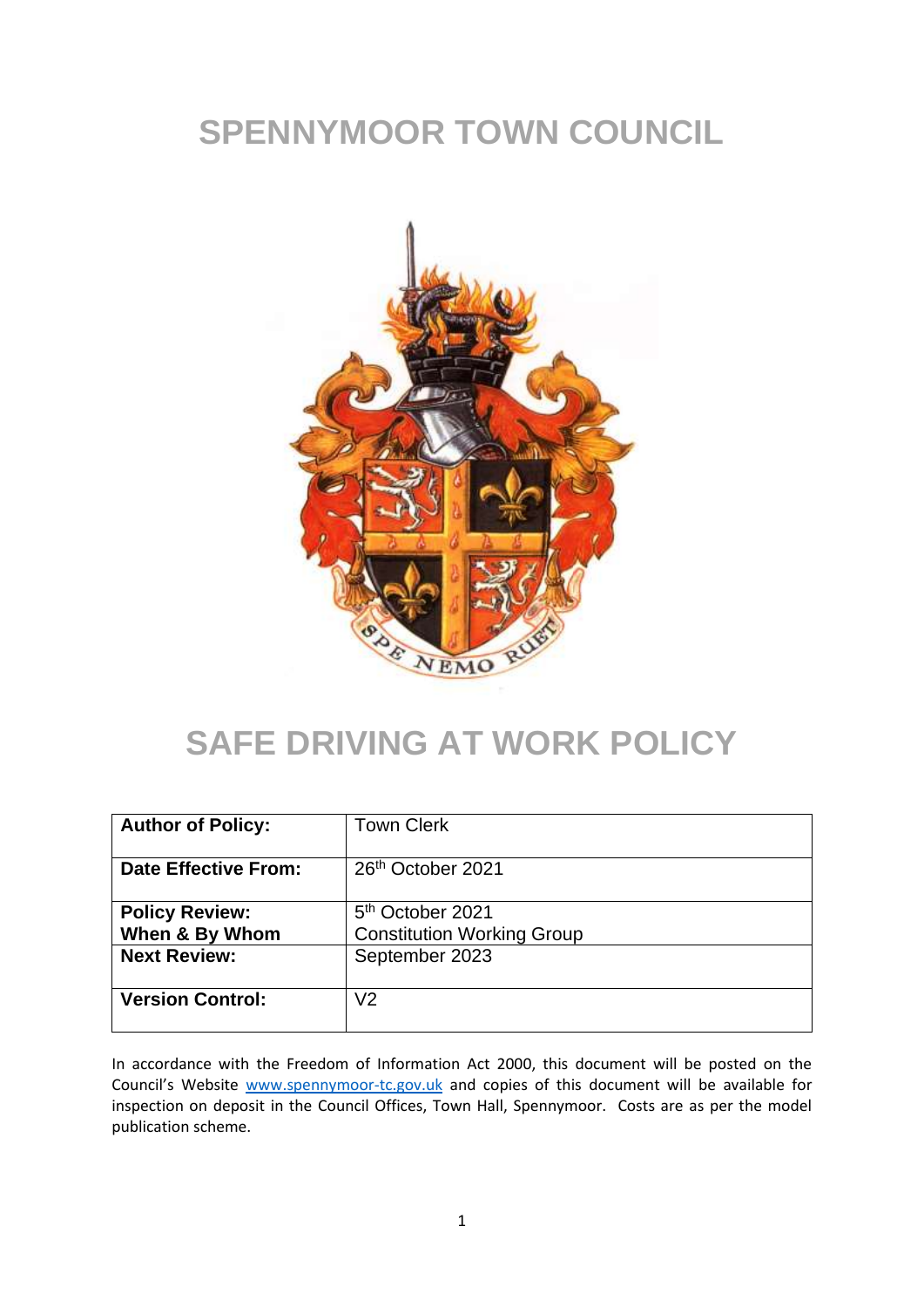## **1. Aim of this Policy**

To promote a safe driving culture within Spennymoor Town Council.

### **2. Objectives of the policy**

- 1. To make drivers aware of the main risks they face or create when driving for work.
- 2. To make sure that employees who drive vehicles in the course of their work demonstrate safe, efficient driving skills and other good road safety habits at all times.
- 3. To maintain all company vehicles in a safe, clean and roadworthy condition to ensure the maximum safety of the drivers, occupants and other road users, and reduce the impacts of company vehicles on the environment – this also applies to personal vehicles used for work purposes.

### **3. Code of Conduct**

The code of conduct for Spennymoor Town Council states: "Whilst driving company or own vehicles for work purposes, employees must comply with traffic legislation, be conscious of road safety and demonstrate safe driving and other good road safety habits."

The following actions in company vehicles will be viewed as serious breaches of conduct and dismissal may be a consequence:

- drinking or being under the influence of drugs while driving;  $\Box$
- $\Box$ smoking or vaping;
- driving whilst disqualified or not correctly licensed;  $\Box$
- $\Box$ reckless or dangerous driving causing death or injury;
- failing to stop after a collision;  $\Box$
- acquiring penalty points leading to suspension of licence; or,  $\Box$
- any actions that warrant the suspension of a licence.  $\Box$

### **4. Responsibilities as an Employee**

#### **Drivers of company vehicles**

Every driver of a company vehicle must:

make sure they hold a current driver licence for the category of vehicle  $\Box$ they are driving and this licence is carried when driving a company vehicle;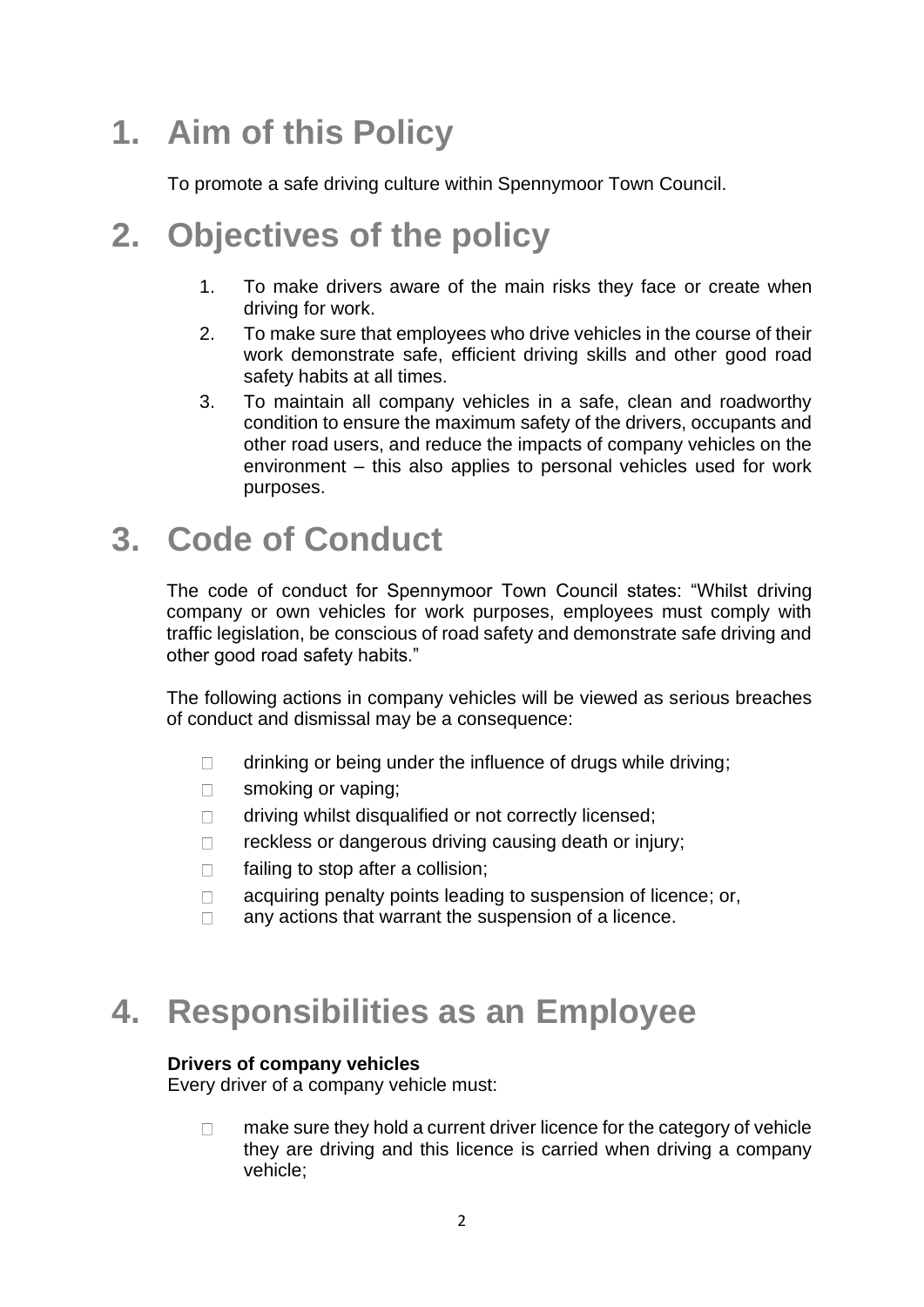**Must** complete a D906 DVLA form.

- immediately notify their supervisor or manager if their driver licence  $\Box$ has been suspended or cancelled, or has had limitations placed upon it;
- take time to familiarise themselves with the vehicle's handbook;  $\Box$
- be responsible and accountable for their actions when operating a  $\Box$ company vehicle or driving for the purposes of work;
- $\Box$ carry out a full daily walk around check prior to using the vehicle;
- display the highest level of professional conduct when driving a  $\Box$ company vehicle;
- regularly check the oil, tyre pressures, radiator and battery levels of  $\Box$ company vehicles they regularly use;
- $\Box$ assess hazards while driving and anticipate 'what if' scenarios;
- drive within the legal speed limits, including driving to the conditions;  $\Box$
- wear a seat belt and make sure all occupants wear their seat belt at  $\Box$ all times;
- $\Box$ only drive when fit to do so – never drive under the influence of alcohol or drugs, including prescription and over the counter medication if they cause drowsiness;
- $\Box$ avoid distraction when driving – if you need to, adjust or set sat-navs /car stereos/mirrors before setting off. If you need to re-adjust whilst driving pull over safely in order to do so;
- $\Box$ report any near-misses, crashes and scrapes, including those that do not result in injury, and follow the collision procedures outlined in this policy;
- report vehicle defects before the next vehicle use; and,  $\Box$
- never carry any hazardous substances without the prior approval of  $\Box$ the line manager. Hazardous goods may only be carried in full compliance with relevant legislation.

# **5. Drivers Using their Own Car for Work**

If an employee is driving their own vehicle for work, the same policies apply.

In addition:

- the employee must seek the employer's agreement before using their  $\Box$ vehicle for work – this will be done via the Town Clerk;
- the car must be legally registered, authorised and insured for the  $\Box$ purposes of work – the employee must show evidence of this on request;
- the employee must not carry loads for which the vehicle is unsuited,  $\Box$ nor may they carry more passengers than there are seat belts;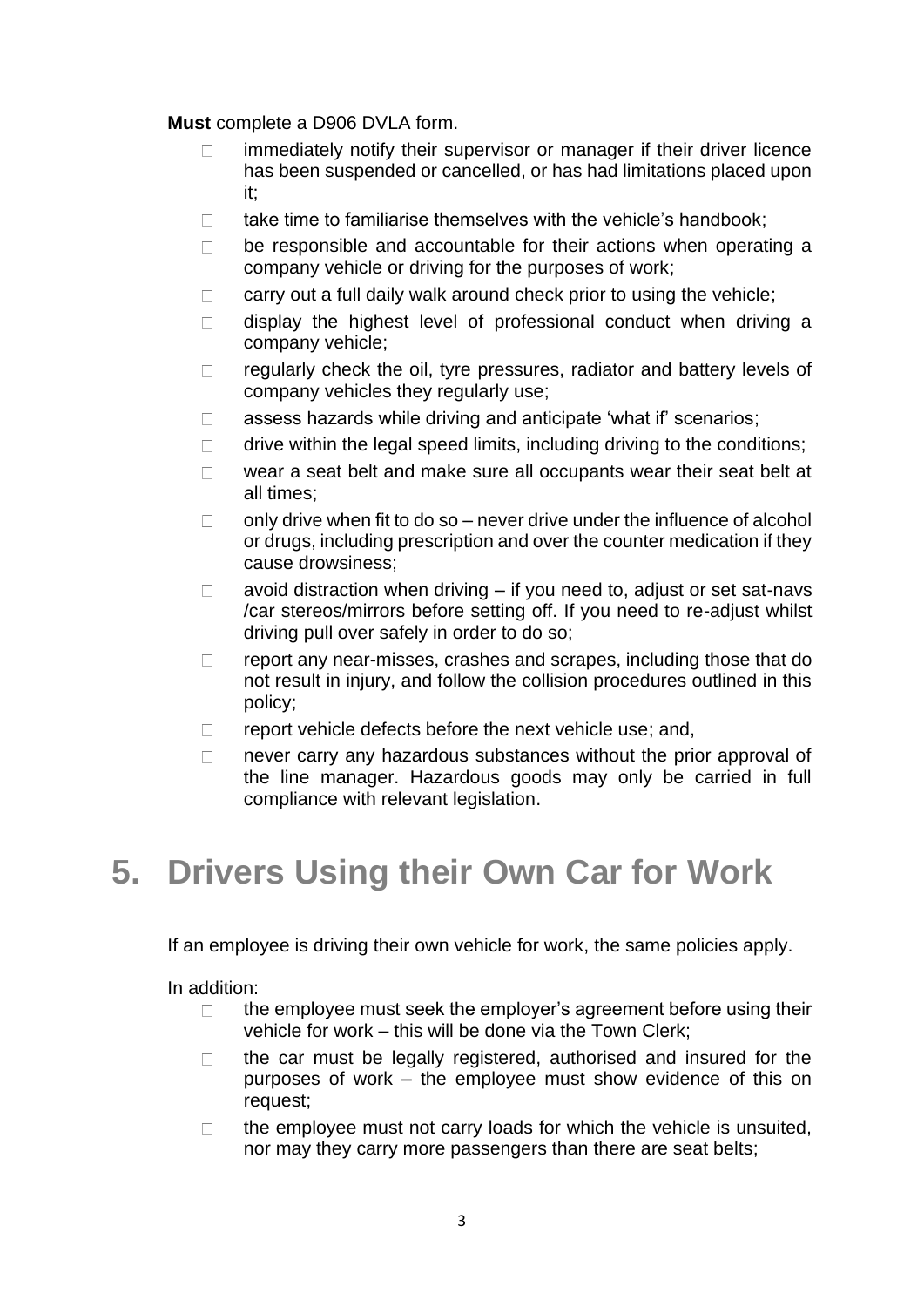the vehicle must not be used in conditions for which it was not  $\Box$ designed (such as off-road).

### **6. Responsibilities as an employer**

The employer will take all steps to ensure company vehicles are as safe as possible and will not require employees to drive under conditions that are unsafe or likely to create an unsafe environment, physical distress or fatigue.

The employer will do this by:

#### **Vehicle selection and procurement**

Giving priority to safety features when selecting new vehicles, including:

- only buying and hiring vehicles that rate four or more stars on the  $\Box$ EuroNCAP (European New Car Assessment Program) tests
- choosing vehicles with ESC (Electronic Stability Control), ABS brakes  $\Box$ and side head-protecting airbags
- $\Box$ only buying and hiring vehicles that are light coloured
- fitting all vehicles with a first aid kit, a securely fitted fire extinguisher,  $\Box$ a high visibility jacket for each seat in the vehicle, a torch and an emergency triangle

The person responsible for ensuring this is followed is the Grounds and Estates Officer.

#### **Vehicle maintenance**

Ensuring all vehicles are well maintained and that the equipment promotes driver, operator and passenger safety by:

- servicing the vehicles according to manufacturers' recommendations  $\Box$
- $\Box$ setting up procedures where employees check their vehicle's oil, water, tyre pressures and general cleanliness on a monthly basis, then record the inspections on a pre-use check sheet
- keeping maintenance schedules in the glove boxes of all vehicles,  $\Box$ which are completed each time the vehicles are serviced in any way
- $\Box$ following the maintenance schedules in the vehicles' manuals
- setting up a procedure to identify and rectify all defects no matter how  $\Box$ small, as soon as practicable

The person responsible for ensuring this is followed is the Grounds and Estates Officer.

#### **Data on collisions and incidents**

Collecting and collating statistics on incidents, collisions and their causes, including:

the number of collisions  $\Box$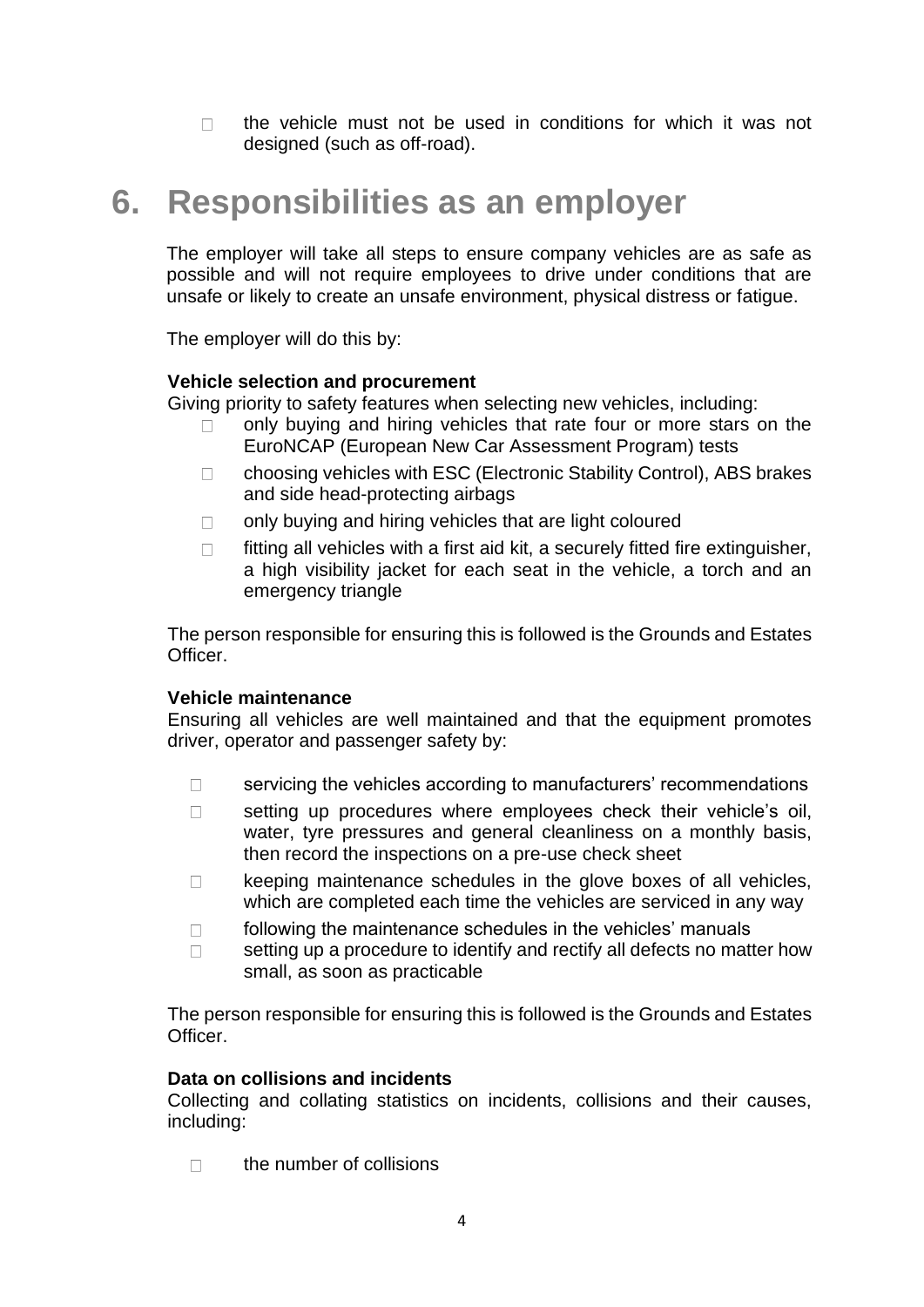- $\Box$ who was thought to be at fault
- the probable causes of the collisions and other contributors, such as  $\Box$ unrealistic work schedules
- $\Box$ the financial cost of all collisions
- $\Box$ the number of prosecutions
- $\Box$ the number of near-miss events
- $\Box$ other costs, such as downtime, compensation claims, temporary workers and lost productivity

The person responsible for ensuring this is followed is the Grounds and Estates Officer.

#### **Safe driver behaviour**

Encouraging safe driving behaviour by:

- not paying employees' speeding or other infringement fines  $\Box$
- forbidding the use of mobile phones in vehicles while driving (including  $\Box$ hands-free)
- making sure the employer is informed if existing employees become  $\Box$ unlicensed
- $\Box$ Smoking is not permitted in any Council vehicle.

The person/position responsible for ensuring this is followed is the Grounds and Estates Officer.

#### **What to do in the event of an accident/incident.**

Immediately stop your vehicle at the scene or as close to it as possible, making sure you are not obstructing traffic.

- 1. Apply the handbrake and switch off the engine.
- 2. Switch on the vehicle's hazard warning lights.
- 3. Ensure your own safety first, put on your hi-vis vest before exiting the vehicle.
- 4. Ensure any passengers put their hi-vis vest on before getting out.
- 5. If the vehicle is on fire get out immediately if it is safe to do so.
- 6. Help any injured people and call for assistance if needed.
- 7. Try to get the following information:
	- $\Box$  details of the other vehicle(s) and registration number(s)
	- name(s) and address(es) of the other vehicle owner(s) and  $\Box$ driver(s)
	- name(s) and address(es) of any witness(es)  $\Box$
	- name(s) of insurer(s)  $\Box$
- 8. Take photographs of all vehicles involved using the camera on the work-provided mobile phone. This should include all sides of each vehicle to photograph both where there is and is not any damage. This will also ensure that number plates are recorded.
- 9. Give your name and company details.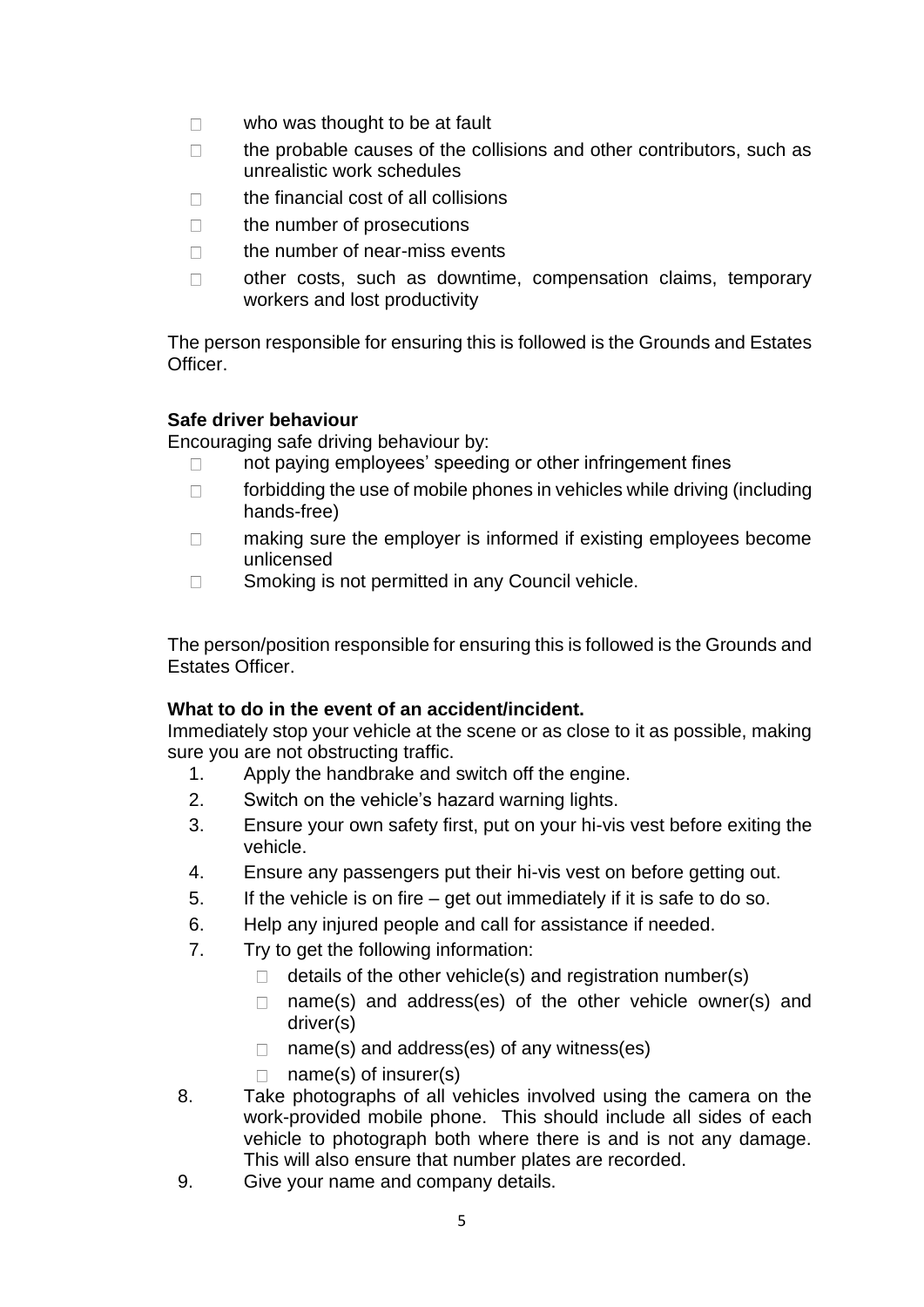**If you damage another vehicle that is unattended**, leave a note on the vehicle with your contact details.

Contact the Police:

 $\Box$  if there are injuries

- $\Box$  if there is a disagreement over the cause of the crash
- $\Box$  if you damage property other than your own
- $\Box$  if damage to the vehicle looks to be substantial.

Only move the vehicle if:

 $\Box$  Instructed to do so by a member of the emergency services

- $\Box$  It would be more dangerous to others to keep it at its current location
- □ You know that the Police have not been called to the scene

 $\Box$  Any damage is only slight and leaving the vehicle where it was would cause serious inconvenience to other road users

 $\Box$  If is safe to do so and you have already provided your name as well as the name and address of the vehicle's owner, registration and insurance details.

#### **IMPORTANT**

If the vehicle cannot be driven arrangements must be made for its removal. All valuables should be secured

#### **Follow-up with line manager**

Report the crash to your manager as soon as you can.